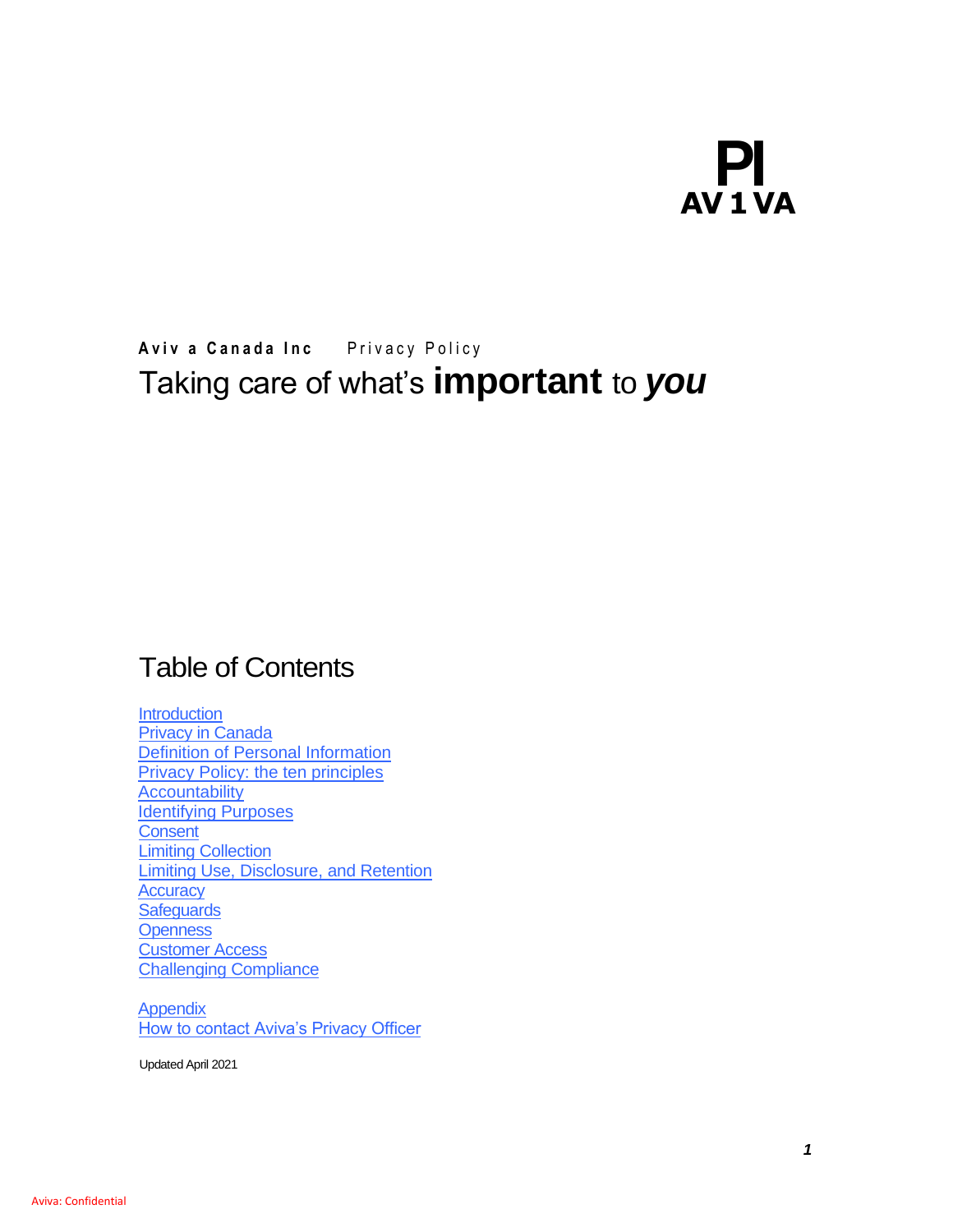### **Introduction**

Aviva Canada Inc. and our member companies<sup>1</sup> ("Aviva") are committed to protecting and keeping private our policyholders' and partners' personal information. Our Privacy Policy sets out principles on the collection, protection, use and disclosure of personal information. All employees are required to comply with the Privacy Policy in the execution of their daily activities.

Personal Information is collected by Aviva and its representatives for the purposes of:

communicating with you; underwriting and pricing your policy application and any subsequent policy; changes or renewals; servicing your ongoing insurance needs; investigating and settling claims detecting and preventing fraud (including insurance fraud and fraud related to consumer protection), financial crime, bribery and corruption; analyzing business results, compiling statistics, performing administrative tasks such as accounting and information system activities and conducting marketing and underwriting research and modeling; reporting to regulatory or industry entities; providing you with information on our products and services; training employees and monitoring for quality assurance; and acting as required or authorized by law.

At Aviva, we identify to our customers the rationale for collecting the personal information at or prior to its actual collection. Our customers in turn must expressly consent to its collection, or consent may be implied by their actions. It's our promise to ensure that the personal information collected on our customers is only used for the purpose for which it was originally intended.

We take our commitment to protecting personal information seriously. For more information, please review the content of this Privacy Policy.

<sup>1</sup> See Appendix for Aviva Canada Inc. member companies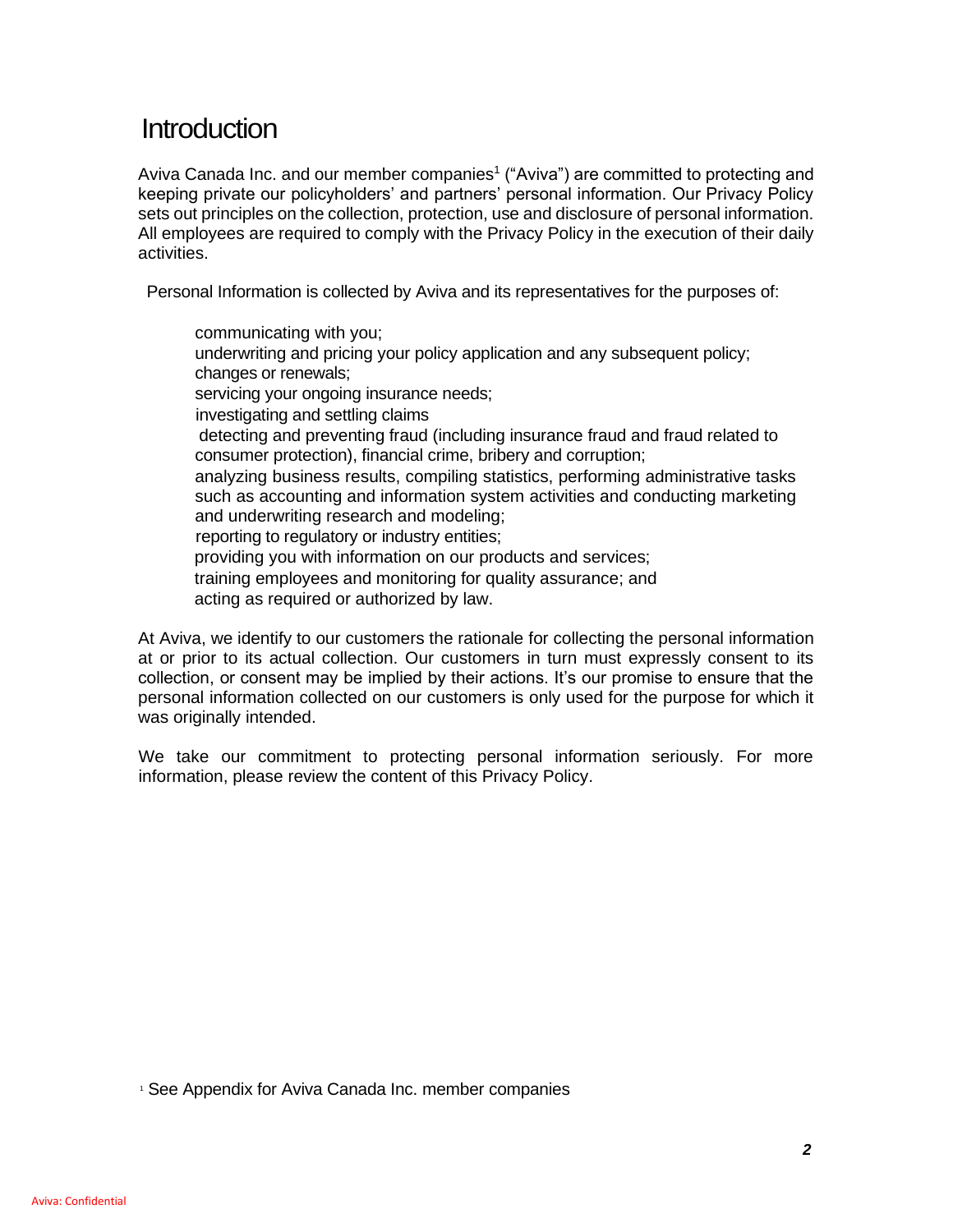# Privacy in Canada

**Federal Legislation:** Personal Information Protection and Electronic Documents Act

The *Personal Information Protection and Electronic Documents Act* (PIPEDA) sets standards and regulations governing the collection, use and disclosure of personal information by private sector organizations.

This law impacts the way private corporations, federal agencies, not-for-profit organizations and associations handle personal information. At the same time, it clearly establishes a code of practices to ensure that the personal information of Canadians is handled respectfully and privately.

#### **Provincial Legislation**

The province of Quebec was the first jurisdiction in North America to enact comprehensive personal information protection legislation for the private sector. *An Act respecting the Protection of Personal Information in the Private Sector* sets out fair information practices for businesses operating in Quebec.

The provinces of Alberta and British Columbia enacted their own privacy laws, the *Personal Information Protection Act* of British Columbia and the *Personal Information Protection Act* of Alberta, on January 1, 2004.

As other provinces enact similar legislation, organizations conducting commercial activity within a province will be subject to the provisions of their provincial laws rather than PIPEDA. However, PIPEDA will continue to regulate cross-border, inter-provincial and international trade and commerce.

# Definition of Personal Information

"Personal Information" is defined as information about an identifiable individual, but does not include the name, title or business address or telephone number of an employee of an organization*.* This is a very broad definition and may encompass most types of information held such as race, medical, criminal, employment and financial history. The legislation only applies to information collected, used or disclosed in the course of commercial activities.

The types of Personal Information that we may collect in order to fulfill the Purposes identified in Principle Two of this Policy include an individual's address, telephone number, date of birth, family status, marital status, occupation, medical and health records, assets, liabilities, income, credit rating, credit and payment records, an individual's previous insurance experience, including claims history, individual's driving record, policy number and vehicle identity number.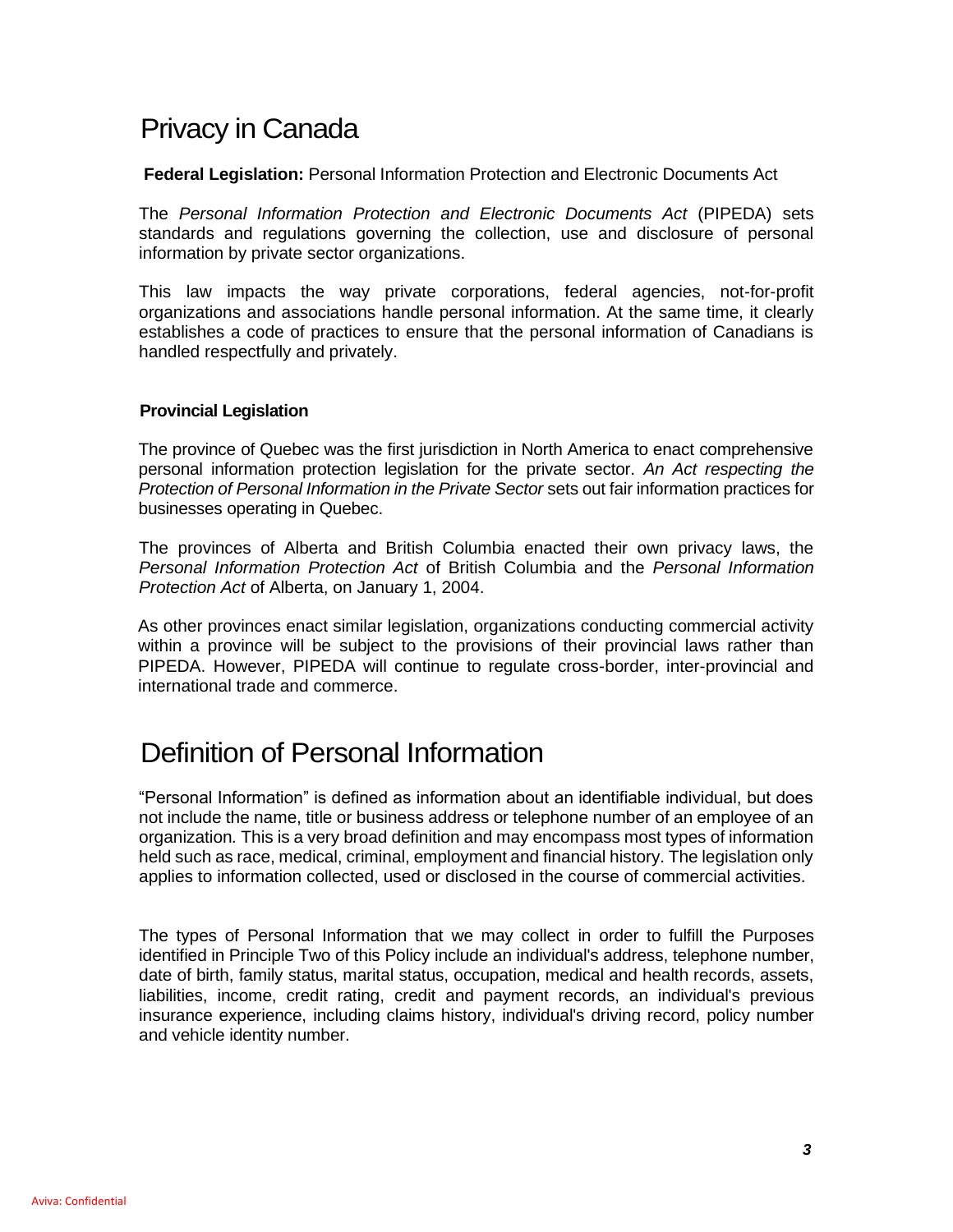However, Personal Information does not include certain prescribed sources of public information such as:

Personal Information consisting of the name, address and telephone number of a subscriber that appears in a telephone directory that is available to the public, where the subscriber can refuse to have the Personal Information appear in the directory;

Personal Information including the name, title, address and telephone number of the individual that appears in a professional or business directory, listing or notice, that is available to the public, where the collection use and disclosure of the Personal Information relates directly to the purpose for which the information appears in the directory, listing or notice;

Personal Information that appears in a registry collected under statutory authority and to which a right of public access is authorized by law, where the collection, use and disclosure of the Personal Information relate directly to the purpose for which the information appears in the registry;

Personal Information that appears in a record or document of a judicial or quasijudicial body, that is available to the public, where the collection and disclosure of the Personal Information relates directly to the purpose for which the information appears in the record or document; and

Personal Information that appears in a publication, including a magazine, book or newspaper, in printed or electronic form, that is available to the public, where the individual has provided the information.

### Aviva's Privacy Policy: the ten principles

The objective of our Privacy Policy is to ensure the protection of Aviva customers' Personal Information. This includes Personal Information residing within Aviva and Personal Information provided to other third parties in the conduct of commercial activities. To attain this goal, Aviva complies with the following principles:

Aviva is responsible for Personal Information under its possession, custody, or control and a designated Privacy Officer is accountable for Aviva's compliance to the Privacy Policy and Procedures. [Principle One]

Aviva shall inform individuals of the purposes for which Personal Information is collected at or before the time the information is collected. **[Principle Two** 

Aviva requires the knowledge and consent of the individual for the collection, use, or disclosure of Personal Information, except in certain circumstances where consent is not required. [Principle Three

Aviva shall only collect Personal Information that is necessary for the identified purposes and such information shall be collected by fair and lawful means. Principle Four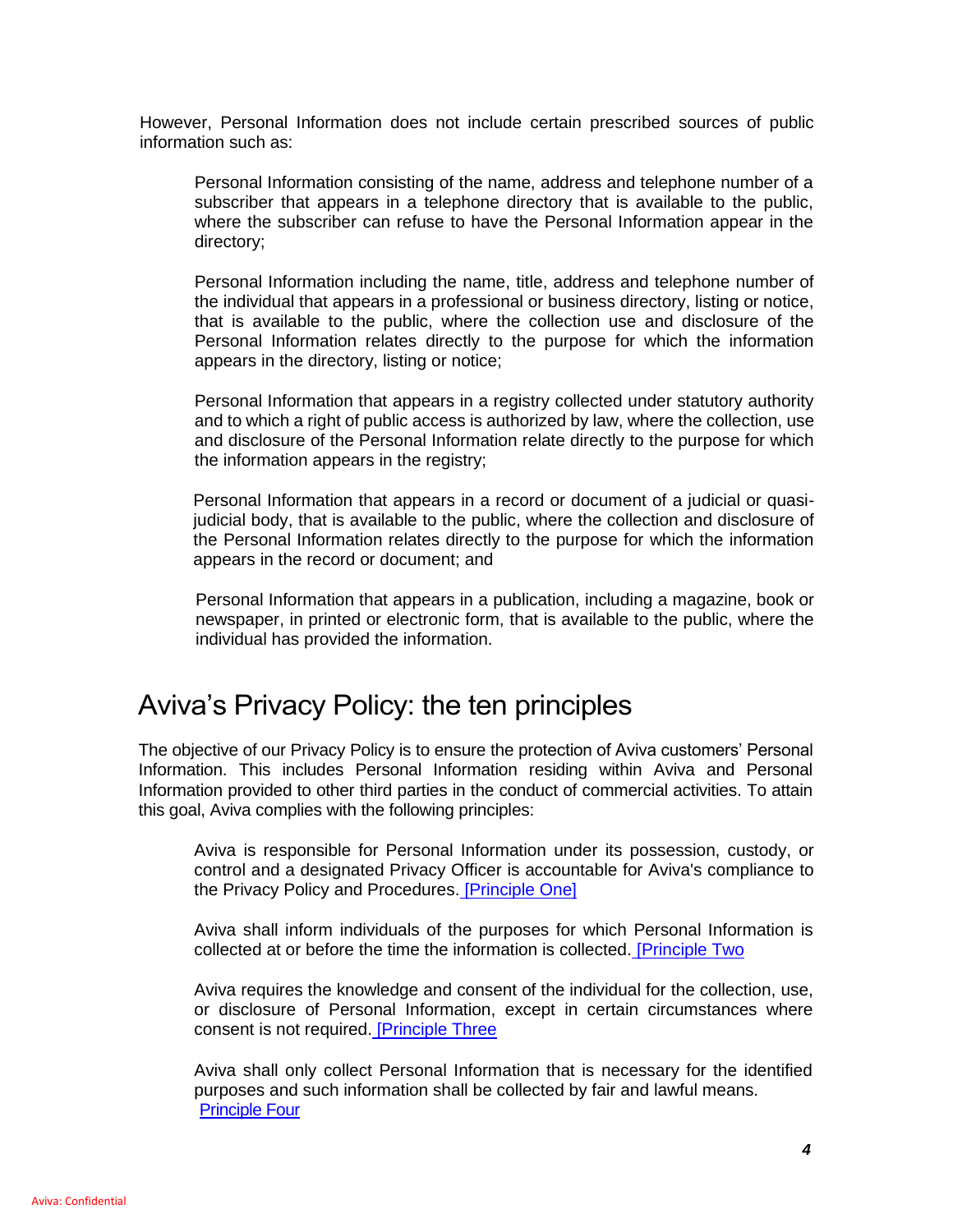Aviva shall not use or disclose Personal Information for purposes other than those for which it was collected, except with the consent of the individual or as required or permitted by law. Aviva shall only retain Personal Information as long as necessary for the fulfillment of such purposes. [Principle Five

Aviva shall ensure that Personal Information is as accurate, complete, and up-todate as is deemed necessary for the purposes for which it is to be used. Principle Six

Aviva shall protect Personal Information by establishing and operating security safeguards appropriate to the sensitivity of the information, which is held, and to prevent any unauthorized activity relative to the information. [Principle Seven

Aviva shall make available to individuals upon receipt of a written request, specific information about its policies and practices relating to the management of Personal Information and its complaints handling process. [Principle Eight

Aviva shall, upon the receipt of a written request from individuals, inform them of the existence, use, and disclosure of any Personal Information about them, and they shall be given access to such information except as may be limited by law. Aviva shall amend Personal Information as deemed appropriate to ensure continued accuracy. **[Principle Nine** 

Aviva shall provide a means for individuals to challenge compliance with the above with Aviva's Privacy Officer. [Principle Ten

### PRINCIPLE ONE: Accountability

**Aviva is responsible for Personal Information under its possession, custody or control and a designated Privacy Officer is accountable for Aviva's compliance to the Privacy Policy and Procedures.**

We are responsible for all Personal Information under our control, whether supplied to us directly by you or by a third party, or that we have provided to a third party for processing.

We have established policies and procedures to comply with our Privacy Policy, and have designated a Privacy Officer who is responsible for ensuring we comply with privacy legislation.

Please see below to contact our Privacy Officer regarding your specific privacy questions or concerns.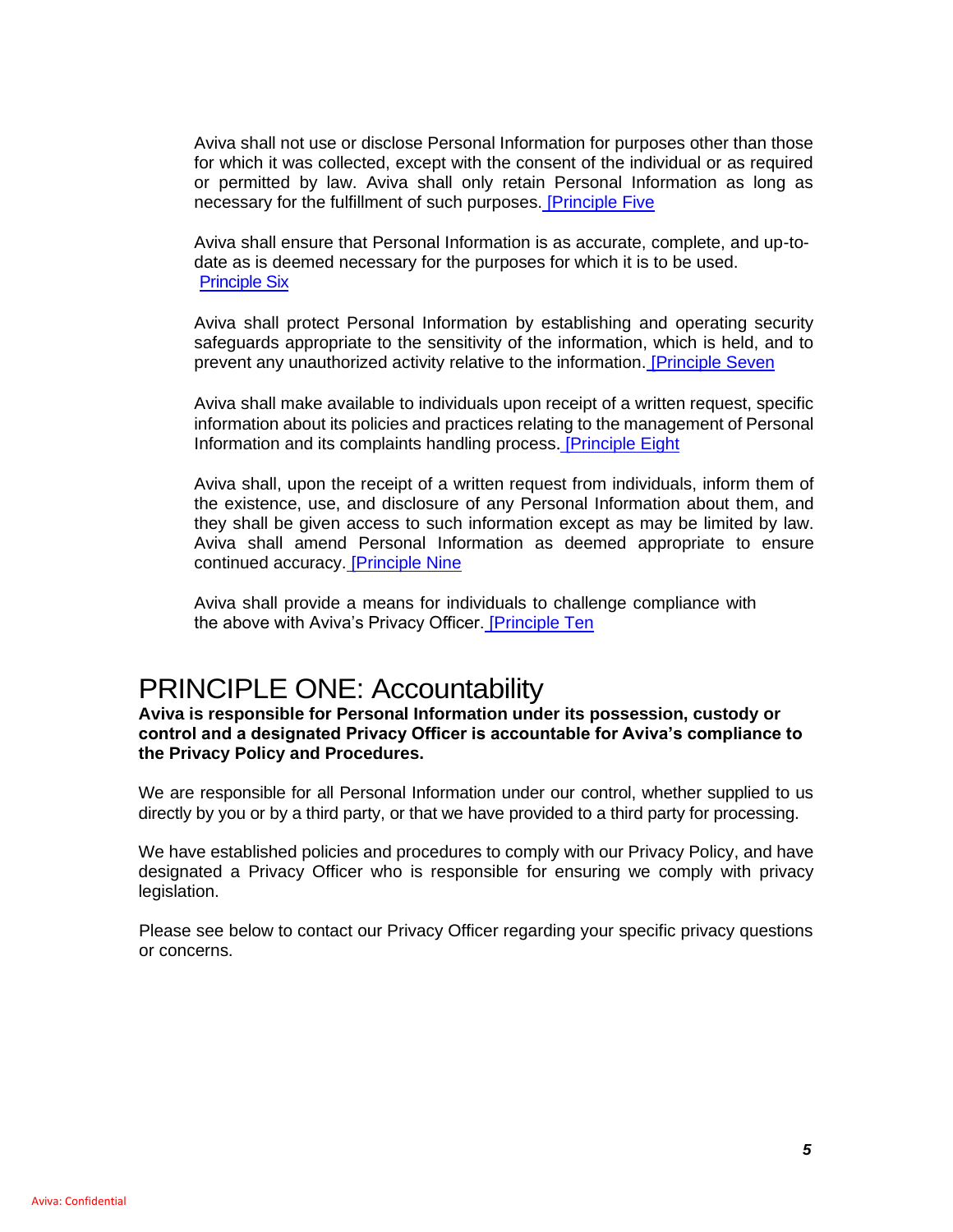### PRINCIPLE TWO: Identifying Purposes

#### **Aviva shall inform individuals of the purposes for which Personal Information is collected at or before the time the information is collected.**

Aviva shall collect your Personal Information from, but not limited to, government agencies, brokers, agents, insurers, other insurance reporting or data sharing agencies, credit bureaus and directly from you to:

Communicate with you; Underwrite and price your policy application and any subsequent policy changes or renewals; Service your ongoing insurance needs; Investigate and settle claims; Detect and prevent fraud (including insurance fraud and fraud related to consumer protection), financial crime, bribery and corruption; Analyze business results, compile statistics, perform administrative tasks such as accounting and information system activities and conduct marketing and underwriting research and modeling; Report to regulatory or industry entities, including data sharing agencies Provide you with information on our products and services; Train employees and monitor for quality assurance; and Act as required or as authorized by law.

If we require your Personal Information for any purpose other than as identified above, Aviva will seek your consent prior to using it.

Where permitted by law, your consent may be obtained to collect and use your credit information for the purposes of offering you a discount on our products.

### PRINCIPLE THREE: Consent

**Aviva requires the knowledge and consent of the individuals for the collection, use, or disclosure of their Personal Information, except in certain circumstances where consent is not required.**

#### *General*

We issue an insurance policy with the understanding that, in addition to providing your consent, you have obtained the consent from all persons named in your insurance policy for the collection, use and disclosure of their Personal Information, for the purposes outlined above.

#### *Obtaining Consent*

You can provide consent to the collection, use and disclosure of your Personal Information expressly or consent may be implied by your actions.

Express consent can be given orally or in writing. It is given by agreement or action on the part of the customer, to acquire or accept a product or service. For example, express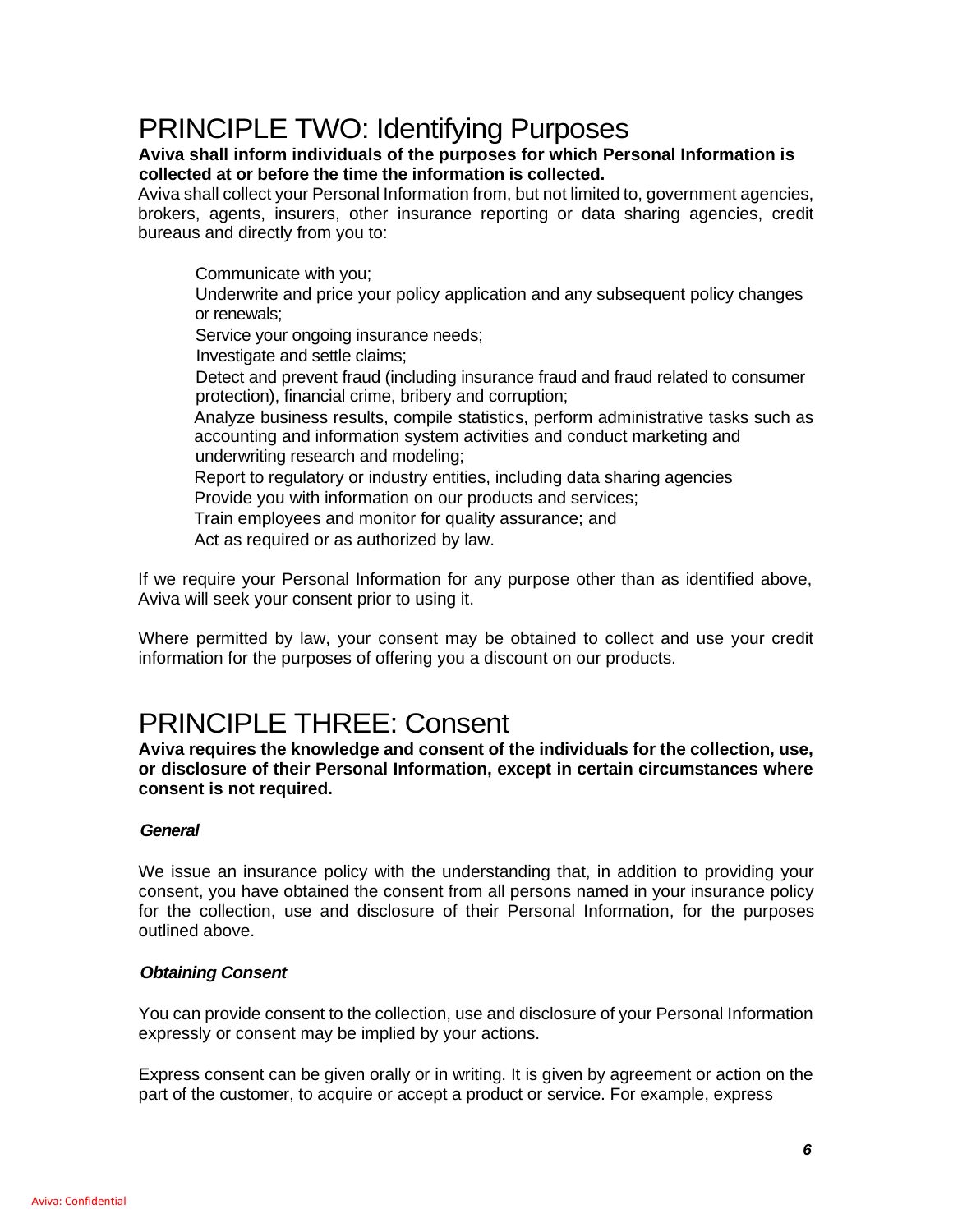oral consent can be given over the telephone, or express written consent can be given by signing an application form or an agreement which may relate to Personal Information. Express consent by an action can be given by clicking an accept button on a computer screen. If oral express consent is given, Aviva and/or intermediaries will document and/or record the conversation, specifically the name, date, and details of the conversation in either hard or soft copy within the appropriate policy or claim file documentation in order that it may be easily located and accessed should this be necessary.

Consent will also be given by you and accepted by us when you are provided our privacy notice along with your policy and you do not advise that you wish to opt out of all or portions of it.

Implied consent can be inferred from the relationship between the parties or from the nature of the dealings between the parties. For example, when you give Personal Information to an insurance broker or agent for the purpose of obtaining insurance, it is reasonable to infer that there is implied consent to the disclosure of that information to the insurer to meet your insurance needs.

When your Personal Information is highly sensitive, for example medical reports or financial records such as income tax returns, we obtain your express written consent before using it.

In addition when you make changes to your policy or when your policy automatically renews, you are agreeing that any consent you have previously provided to us relative to your policy remains in effect unless the consent is otherwise withdrawn.

#### *Who Can Give Consent*

Consent may be given by the individual or by an authorized representative (such as a person having power of attorney, or a legal guardian). Aviva will verify authorization by requesting identification of the representative, the reason for representation, and if applicable, the approval of representation by the applicable individual.

#### *When consent is not required:*

Knowledge and consent are not required in many circumstances under the law for the collection, use and disclosure of Personal Information, such as:

Where it would compromise the availability or accuracy of the Personal Information relating to the breach of an agreement or the contravention of any law, including the detection and prevention of fraud;

For compliance with subpoenas, search warrants, and other court or government orders;

When Personal Information is transferred to lawyers retained by Aviva pursuant to the contractual obligation in the insurance policy to defend legal actions against the insured;

When, under exceptional circumstances, Aviva may, under a public requirement, disclose Personal Information to appropriate authorities in matters of significant public interest;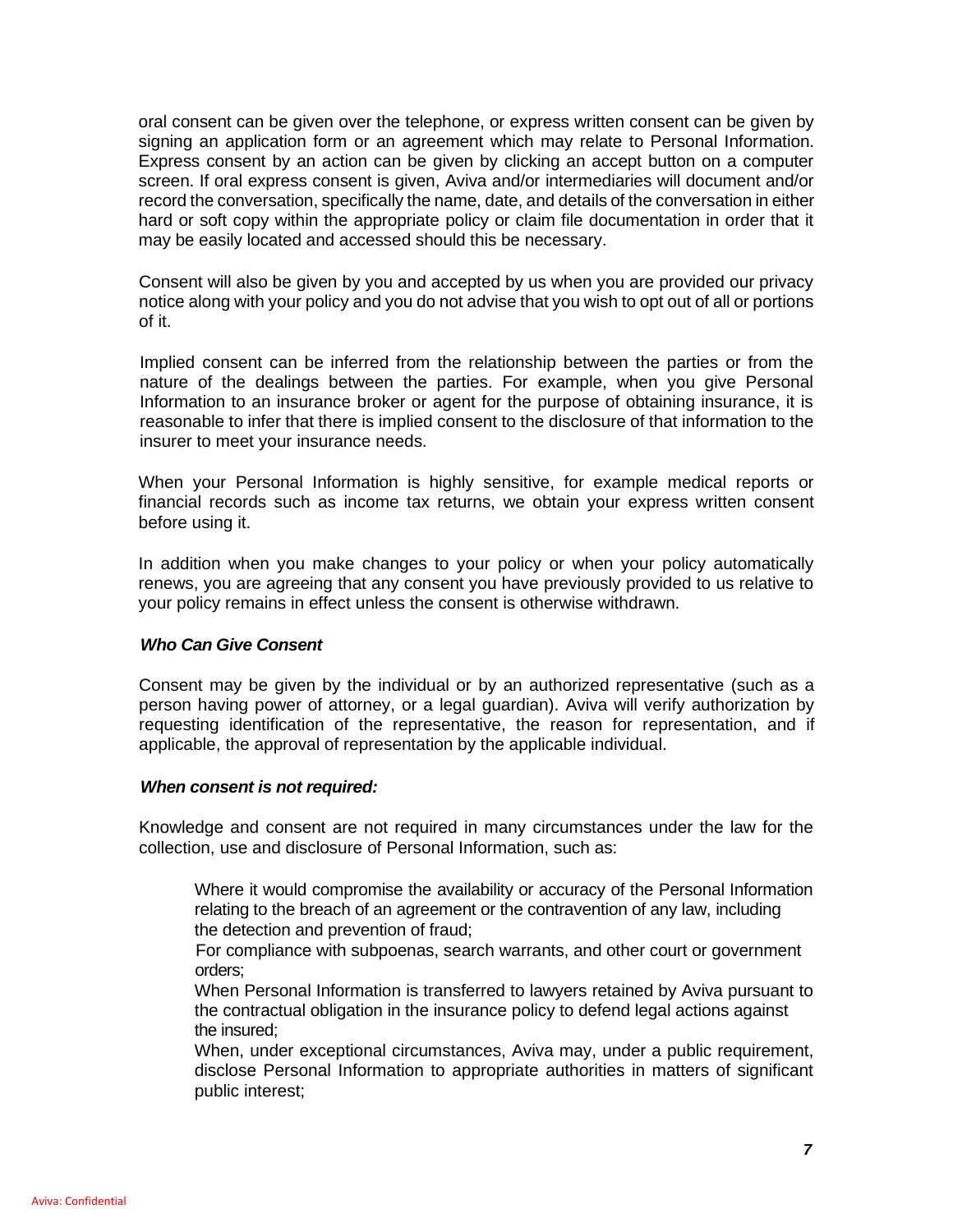Where the individual is a minor, seriously ill, or mentally incapacitated, and seeking consent is impossible or inappropriate; Where the Personal Information is publicly available and is specified by the regulations; and When required by law.

#### *Withdrawing your consent:*

Subject to certain legal and contractual restrictions and reasonable notice, you may refuse or withdraw consent to the collection, use or disclosure of Personal Information at any time by notifying our Privacy Officer in writing. In addition, you may also opt out of certain communications we may send you regarding other products and services. However, you should be aware that withdrawing your consent may affect our ability to respond to your insurance needs.

### PRINCIPLE FOUR: Limiting Collection

**Aviva shall only collect Personal Information that is necessary for the Identified Purposes mentioned above and such information shall be collected by fair and lawful means.**

We only collect information that we require to do business with you. We will collect it openly, fairly and lawfully.

### PRINCIPLE FIVE: Limiting use, disclosure and

### retention

**Aviva shall not use or disclose Personal Information for purposes other than those for which it was collected, except with the consent of the individual or as required or permitted by law. Aviva shall only retain Personal Information as long as necessary for the fulfillment of such purposes.**

#### *General*

There are situations specific to the Property and Casualty insurance business where we will use, disclose and retain Personal Information as dictated by prudent insurance practices. Examples of these situations include:

Risk sharing: transfer of Personal Information to other insurers and/or to reinsurers;

Information services: disclosure for underwriting, claims, classification and rating purposes;

Insurance services: disclosures to providers of goods and services to Aviva such as insurance reporting or data sharing agencies, loss control managers, and claims adjusters; and

Insurance intermediaries: brokers and agents.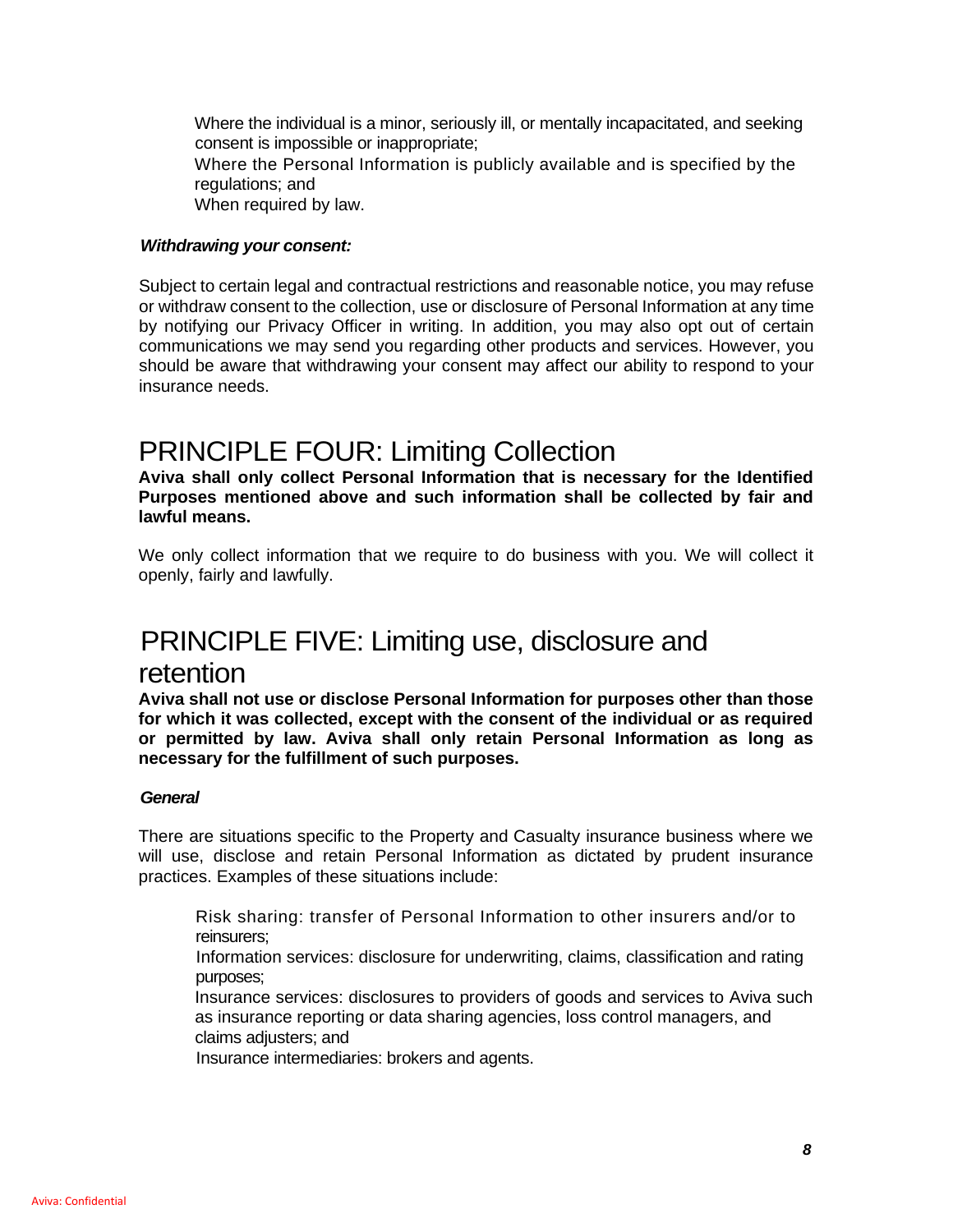We do not use or disclose your Personal Information for purposes not identified in Principle Two unless we have your consent or it is required by law. We will keep your information only for as long as it is needed.

#### *Disclosure within Aviva*

Aviva Canada Inc. and/or its member companies may internally share your personal information for the purposes identified in this policy with its Canadian affiliates or other related companies outside of Canada. Only such companies with legitimate business reasons will have access to your Personal Information and must ensure that Personal Information in their possession is securely held.

#### *Disclosure to Third Parties*

We may disclose your Personal Information to third parties, which include brokers, agents, private investigators, adjusters, and insurance service and claims providers. Third parties are also subject to PIPEDA and other applicable privacy legislation. Only those companies or individuals who are authorized, based on their need to carry out work for the purposes identified in Principle Two, can have Personal Information disclosed to them.

Furthermore, should Aviva Canada Inc. and/or any of its member companies become involved in any business transaction including purchase or sale, merger or amalgamation or a financing arrangement, pertaining to any of its business assets, your Personal Information may need to be shared with applicable third parties to complete such a transaction.

#### *Disclosure Outside of Canada*

Aviva Canada Inc. and/or any of its member companies may use service providers located outside of Canada or related companies located outside of Canada to collect, use, disclose or store your Personal Information. Only those companies or individuals, who are authorized, based on their need to carry out work for the purposes identified in Principle Two, can perform such functions.

Where your Personal Information is collected, used, disclosed or stored outside of Canada, we will attempt to contractually protect it, however, it may be subject to the laws of that jurisdiction and may be accessed by the courts, law enforcement and national security services of that jurisdiction.

The jurisdictions where Personal Information may be collected, used, disclosed and stored include the United Kingdom, the European Union and the United States of America. To obtain further information on Aviva's policies and practices with respect to service providers outside of Canada you may contact the Aviva Privacy Officer.

#### *Retention Periods*

The retention periods for Personal Information are consistent with Aviva's Record Retention Policy and Schedule, which in turn meets provincial and federal legislation requirements.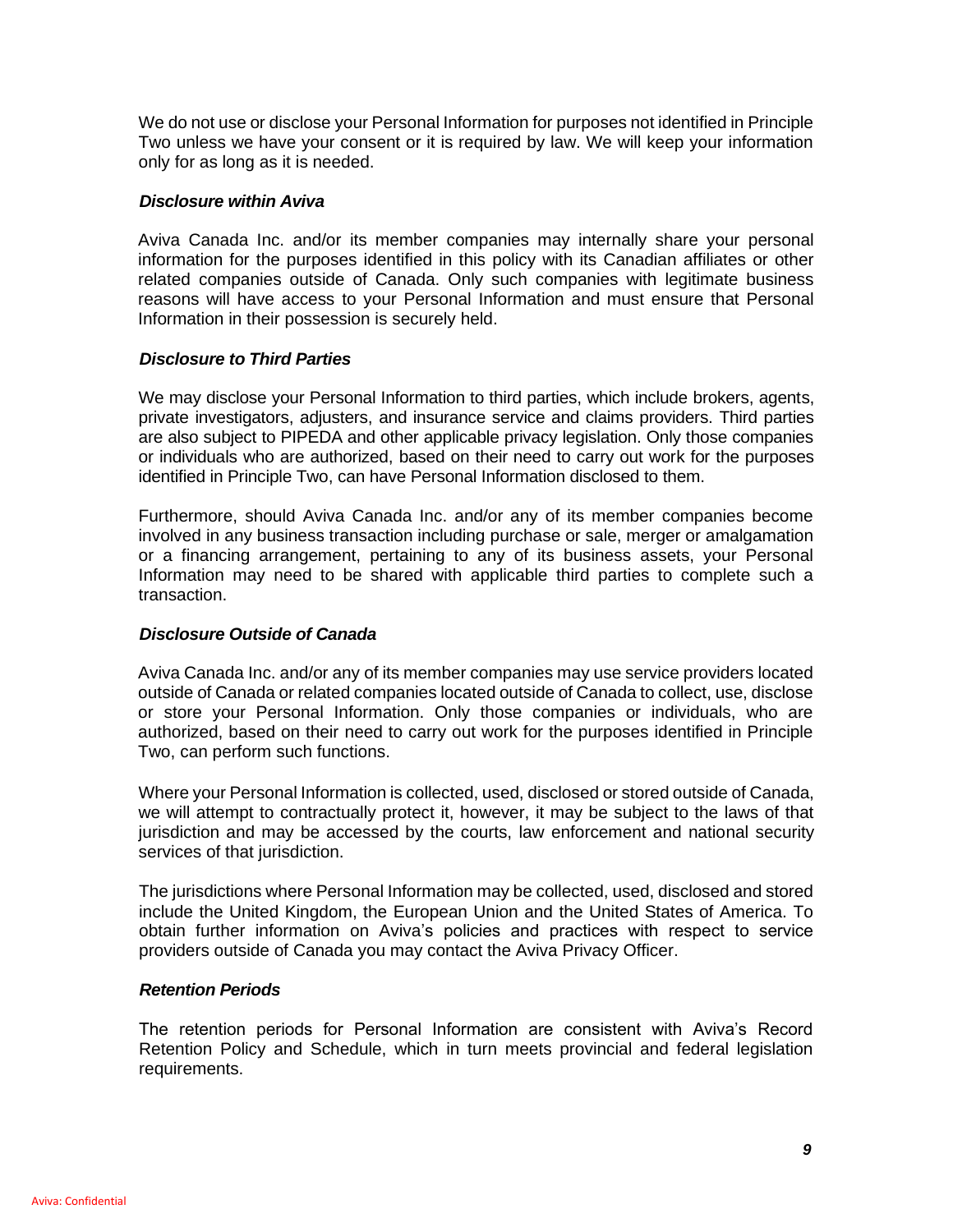Your Personal Information will only be retained for as long as necessary for Aviva to serve you or as long as may be required for legal purposes. As soon as any of the Personal Information reaches its maximum retention period, it is either destroyed, made anonymous, or archived from operating systems to a secured, limited access site. Personal Information that still serves an identified purpose may be retained indefinitely provided that it is archived outside of the regular operating environment with more restrictive accessibility.

### PRINCIPLE SIX: Accuracy

#### **Aviva shall ensure that Personal Information is as accurate, complete, and up-todate as is deemed necessary for the purposes for which it is to be used.**

We will make sure to keep your Personal Information sufficiently accurate, complete, and up-to-date, to minimize the possibility that inappropriate information may be used to make a decision about you.

If Aviva has any doubt about your Personal Information being accurate, complete and/or up-to-date, given that there is a business need, you may be contacted to verify the information currently available, and amendments shall be made where necessary.

If we are unable to verify your Personal Information or contact you, we may be limited in our ability to service your insurance needs.

# PRINCIPLE SEVEN: Safeguards

**Aviva shall protect Personal Information by establishing and operating security safeguards appropriate to the sensitivity of the information, which is held, and to prevent any unauthorized activity relative to the information.**

#### *Responsibility for safeguarding:*

Aviva is responsible for safeguarding your Personal Information from loss, theft, unauthorized access, disclosure, copying, use, or modification, regardless of the format in which it is stored.

#### *Methods of Safeguarding*

The nature of the safeguards will vary depending on sensitivity, amount, distribution, format and method of storage of the Personal Information. In general, the following are observed:

Personal Information is not left unattended out in the open;

Access to Personal Information is only permitted when a legitimate business need exists;

Personal Information is not photocopied, modified, disclosed, or destroyed without the specific consent and order of the responsible employee;

When information is supplied to a third party, only necessary information is released from a sensitive file, rather than the complete file;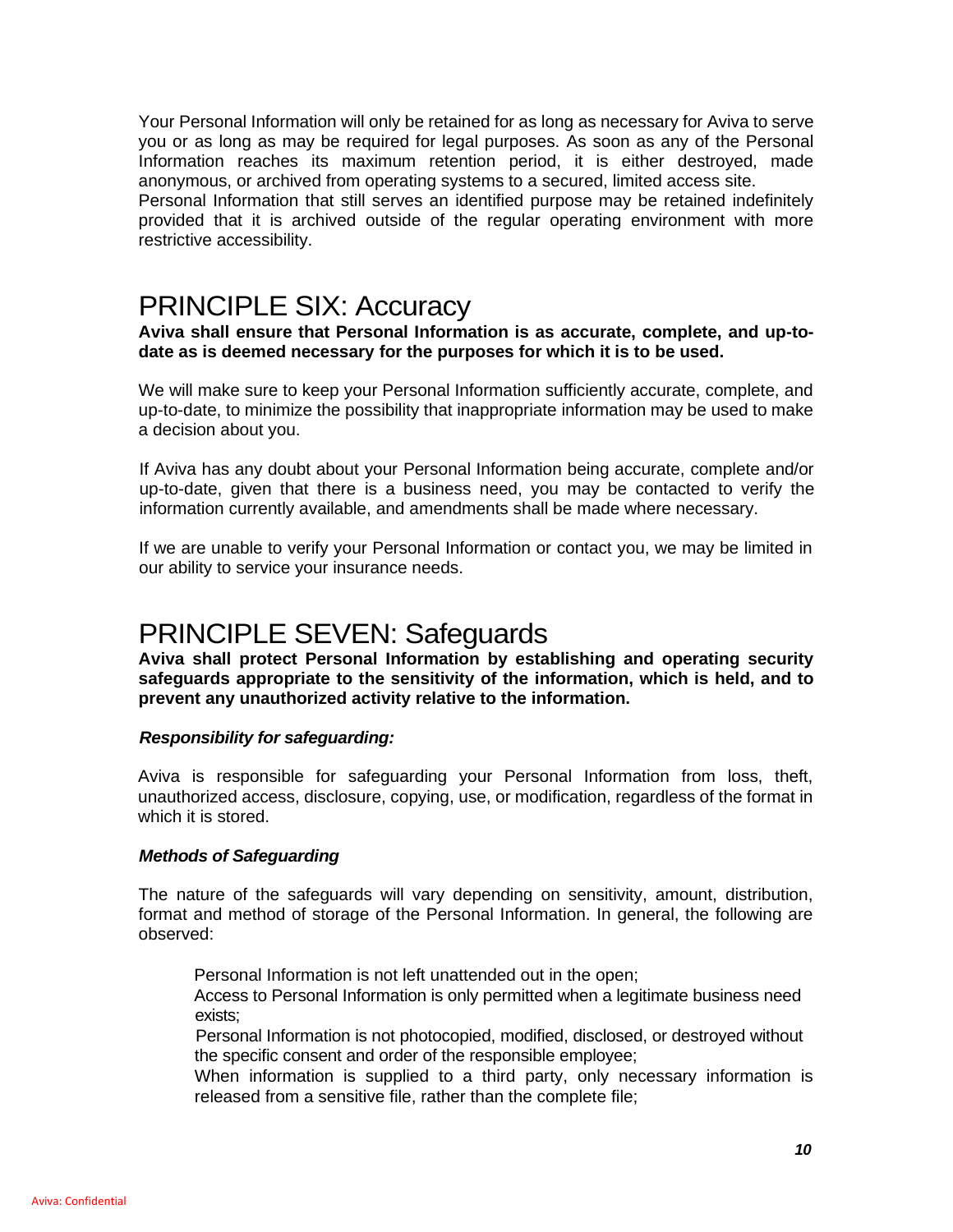No unescorted individual is given access to floors where sensitive information is retained;

Passwords are changed on a periodic basis, and are not shared under any circumstances;

Sensitive files are segregated and only authorized individuals allowed access; All mail received after hours is secured in the mail and supply area;

Information of a sensitive nature is transferred to third parties by secure means; and

Offsite information is stored in a secure location.

Aviva employees are required to be diligent about safeguarding Personal Information. We take particular care with sensitive Personal Information such as:

Medical/hospital records; Employment records; Income tax returns; Criminal records; and Financial records.

#### *Information Received from Third Parties*

Aviva employees adhere to the same diligence for Personal Information received from outside Aviva and adhere to any higher standard of third parties if so contracted.

#### *Destruction of Information*

All Personal Information that is no longer required for its original purpose and has reached its maximum retention period shall be destroyed, erased, made anonymous, or archived to the secure limited access site.

### PRINCIPLE EIGHT: Openness

#### **Aviva shall make available to individuals upon receipt of a written request, specific information about its policies and practices relating to the management of Personal Information and its complaints handling process.**

Upon request, Aviva will provide an explanation of its Policy with respect to the management of Personal Information. You can contact our Privacy Officer with any inquiries or complaints or if you require further information.

### PRINCIPLE NINE: Customer Access

**Aviva shall, upon the receipt of a written request from individuals, inform them of the existence, use, and disclosure of any Personal Information about them, and they shall be given access to such information except as may be limited by law. Aviva shall amend Personal Information as deemed appropriate to ensure continued accuracy.**

Requests for disclosure must be made in writing, by fax, email, or letter. We respond to all requests within 30 days.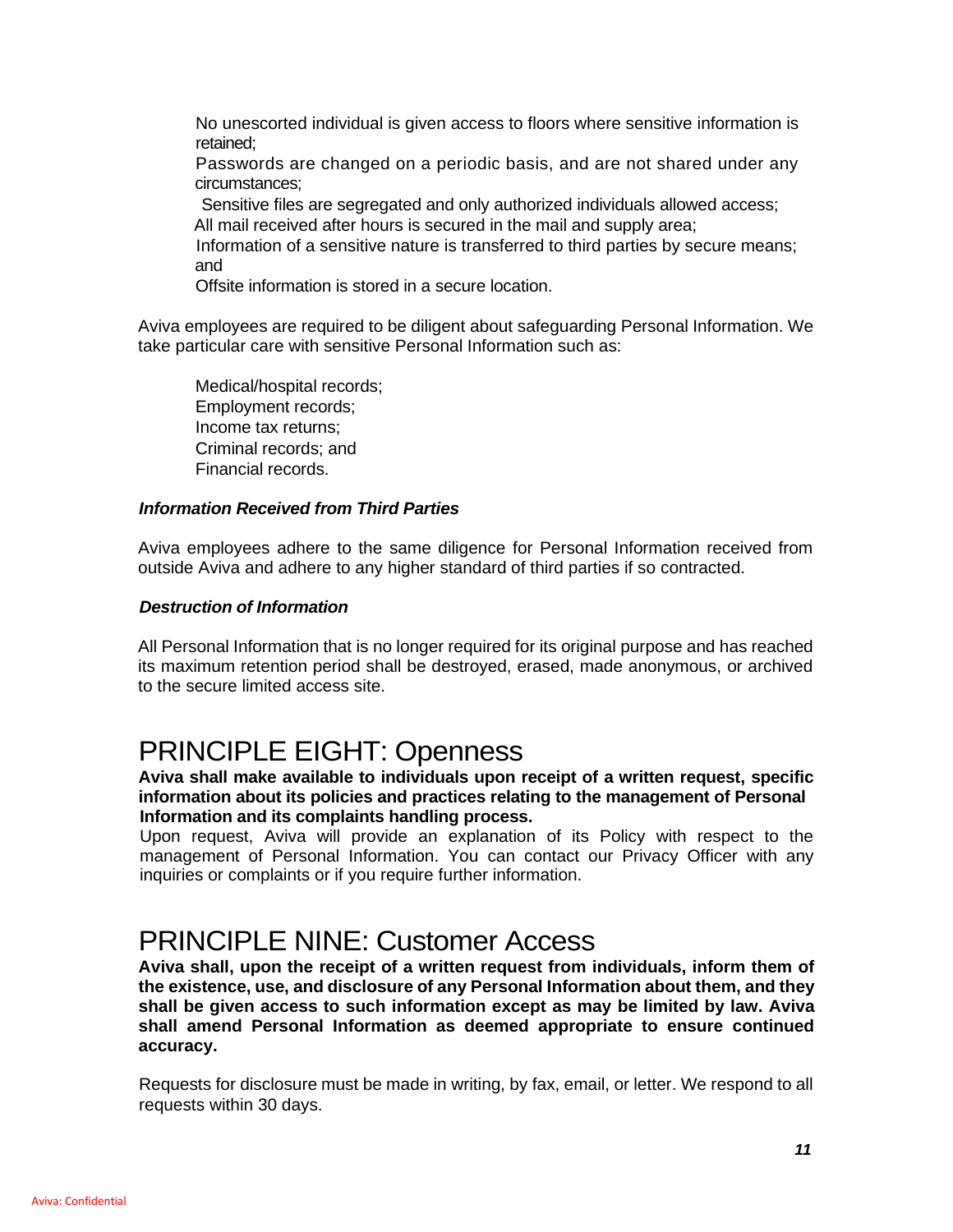It is important to verify that the individual requesting information is in fact the person in question. For this reason we demand that all inquiries be in writing and that our responses, also in writing are sent to the address we have on file. Any alternative handling will require mandatory validation of the requestor's identity and address information.

Aviva will assist any individual who needs help in preparing the request.

Any responses shall be provided in an understandable manner with adequate explanation of abbreviations or codes. Upon request, Aviva will provide access to Personal Information in an alternative format for individuals with sensory disabilities, if conversion to an alternate format is reasonable and necessary.

#### *Timeframe for Responding to the Request*

Reponses shall be made within 30 days of receipt of the request. However, if an extension is required, a notice of extension for up to an additional 30 days will be sent to you, within 30 days of receipt of the request, stating the reasons for the extension, the new time limit and explaining your right to complain to the Privacy Commissioner of Canada, or if applicable, the Provincial Privacy Commissioner about the extension.

#### *Refusal of Request for Disclosure*

If a request for disclosure is denied, we will provide an explanation. The individual will be informed that he/she can challenge the denial of the request through Aviva's Privacy Officer via the Complaints Handling Process [see Principle Ten: Challenging Compliance] or the Federal or Provincial Privacy Commissioner.

Examples of acceptable reasons for non-disclosure include:

Prohibitive cost;

Personal Information that contains information about other individuals that cannot be severed;

Legal and security litigation, or commercial proprietary reasons; and

Disclosure could reasonably be expected to threaten the life or security of another individual.

#### *Amending Details*

If you successfully demonstrate the inaccuracy or incompleteness of Personal Information, Aviva will amend the information, as required (correction, deletion, addition). Where appropriate, the amended information shall be transmitted to applicable third parties having access to the information in question.

#### *Maintenance of Records*

All amendments resulting from this process are formally recorded with an explanation given, if necessary.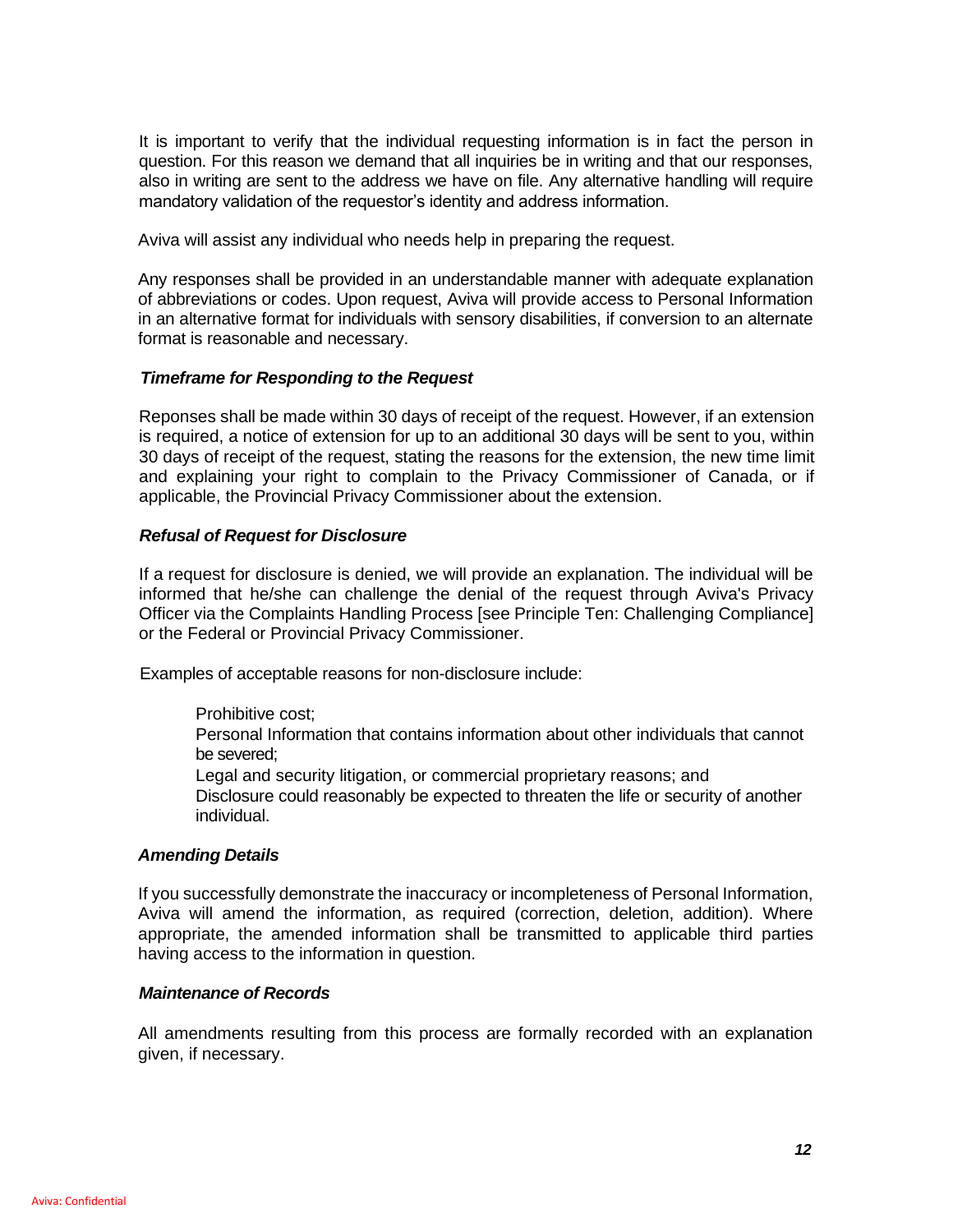When a challenge is not resolved to the satisfaction of the individual, Aviva shall record the substance of the unresolved challenge. When appropriate, the existence of the unresolved challenge shall be transmitted to third parties having access to the information in question.

Personal Information that is the subject of a request or has been used to make a decision about an individual shall be retained as long as is necessary to allow the individual to exhaust any recourse that they may have under the applicable privacy legislation.

#### *Cost of the Disclosure*

We may charge you for providing access to your information but only after first advising you of the approximate cost.

### PRINCIPLE TEN: Challenging Compliance

**Aviva shall provide a means for individuals to challenge compliance with the above with Aviva's Privacy Officer**.

#### *Recognizing and Recording a Complaint or Inquiry*

If you feel at any time that we are not complying with the principles set out in our Privacy Policy, you may contact our Privacy Officer in writing.

For an inquiry/complaint on privacy that is received via telephone: the Privacy Officer's address information is provided along with advice to the individual to put his/her inquiry/complaint in writing to our Privacy Officer.

The Privacy Officer or designate receives all inquiries and complaints, coordinates responses, ensures responses meet Privacy requirements, and ensures that responses are timely.

#### *Investigating*

All Privacy complaints received are investigated. If we find a complaint is justified, Aviva attempts to resolve it. If necessary, we modify our policies and procedures to ensure that other individuals will not experience the same concerns.

The investigation will involve a review of the facts in order to understand your complaint by:

Referring to the individual file (information both in the database and on paper); Referencing the Privacy Policy;

Discussion with staff member(s) who were dealing with the individual/file; and Any other sources or documentation that may provide relevant information.

#### *Acknowledging and Responding*

If the inquiry/complaint cannot be resolved immediately, we will advise you that your inquiry/complaint is being reviewed and when you can expect an answer. If you have any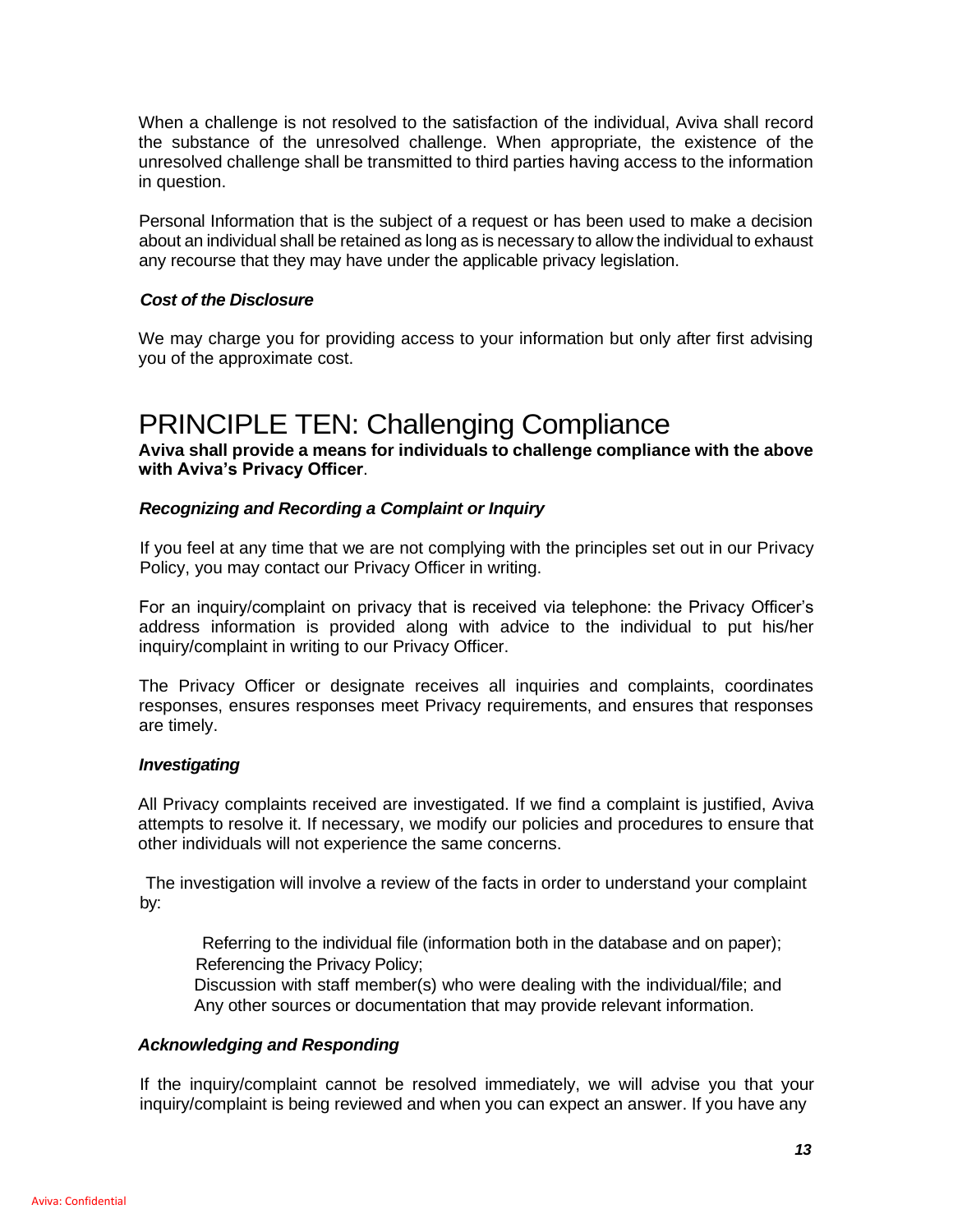concerns about our policy or treatment of your Personal Information and we have not been able to resolve it, you will be advised to contact the office of the Privacy Commissioner of Canada, or if applicable, the Provincial Privacy Commissioner. Our Privacy Officer will provide this contact information on request.

#### *Follow up*

The Privacy Officer or designate will, if warranted and appropriate, contact you to verify whether or not the matter has been resolved satisfactorily.

If the solution means that Aviva needs to alter its practices and procedures then the Privacy Officer or designate is responsible for ensuring such changes are made.

#### *Monitoring of Privacy Complaint Handling Procedures*

On a periodic basis, the Privacy Officer or designate will review the complaints process to ensure a fair, appropriate, and prompt process is in place.

### Updates to our Policy

Aviva is always considering opportunities to improve or update communication to its customers, streamline its business, but at all times be compliant with the law. Our Privacy Policy as a result, is not necessarily a static document. Aviva, therefore, reserves the right to alter the Privacy Policy from time to time. Such changes will be effective 10 days following the posting of the change on this web site. For the most up to date information, please revisit this web site or contact our Privacy Officer.

Date policy posted: May 15, 2020